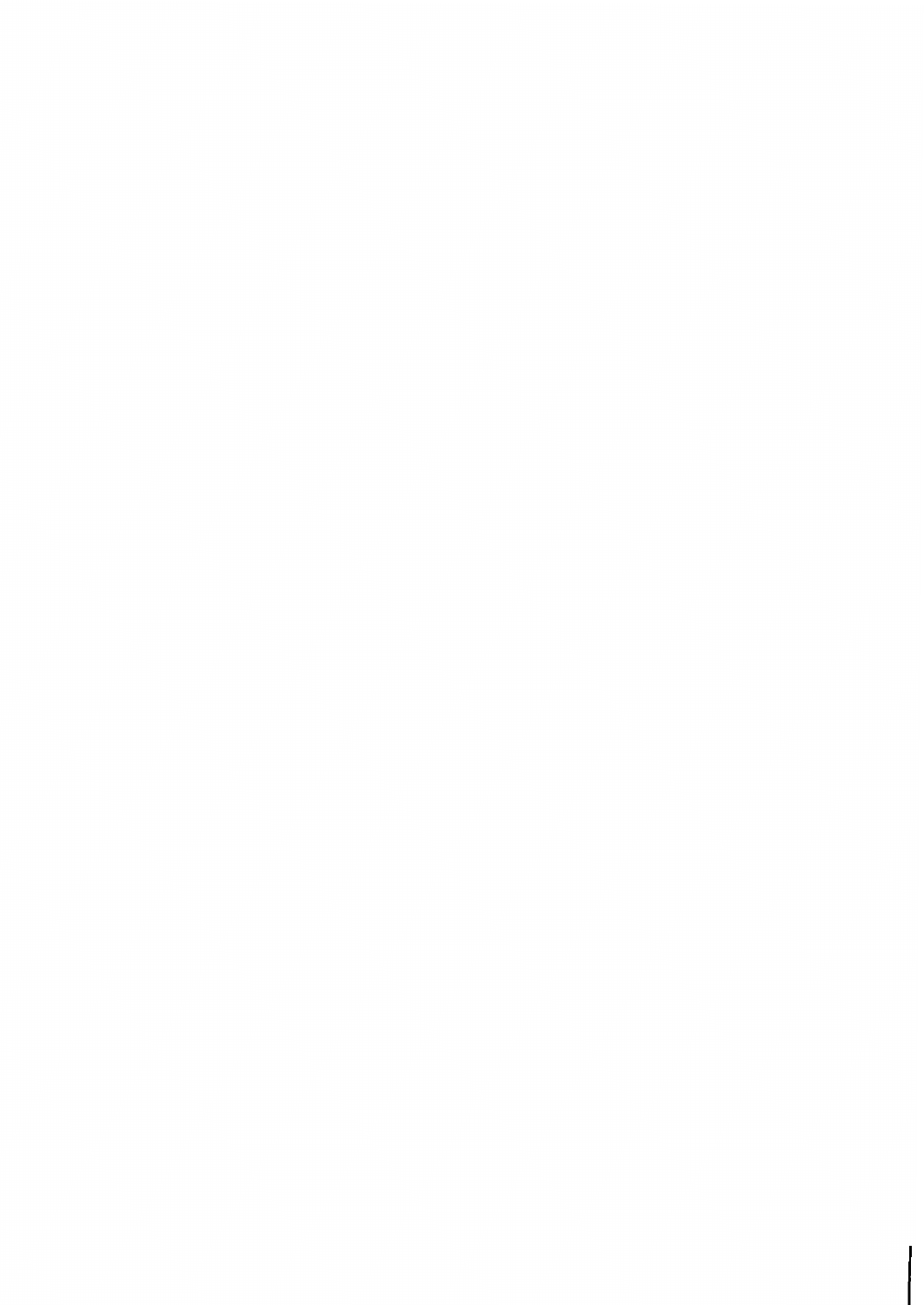## INTRODUCTION

This paper represents the results of a three month study, in which several Junior Scientists from many countries took part during the summer of 1979 at **IIASA.** While many of these results are not fully completed, and some represent only preliminary directions of research, we feel that the documentation of the efforts of the Junior Scientists is justified.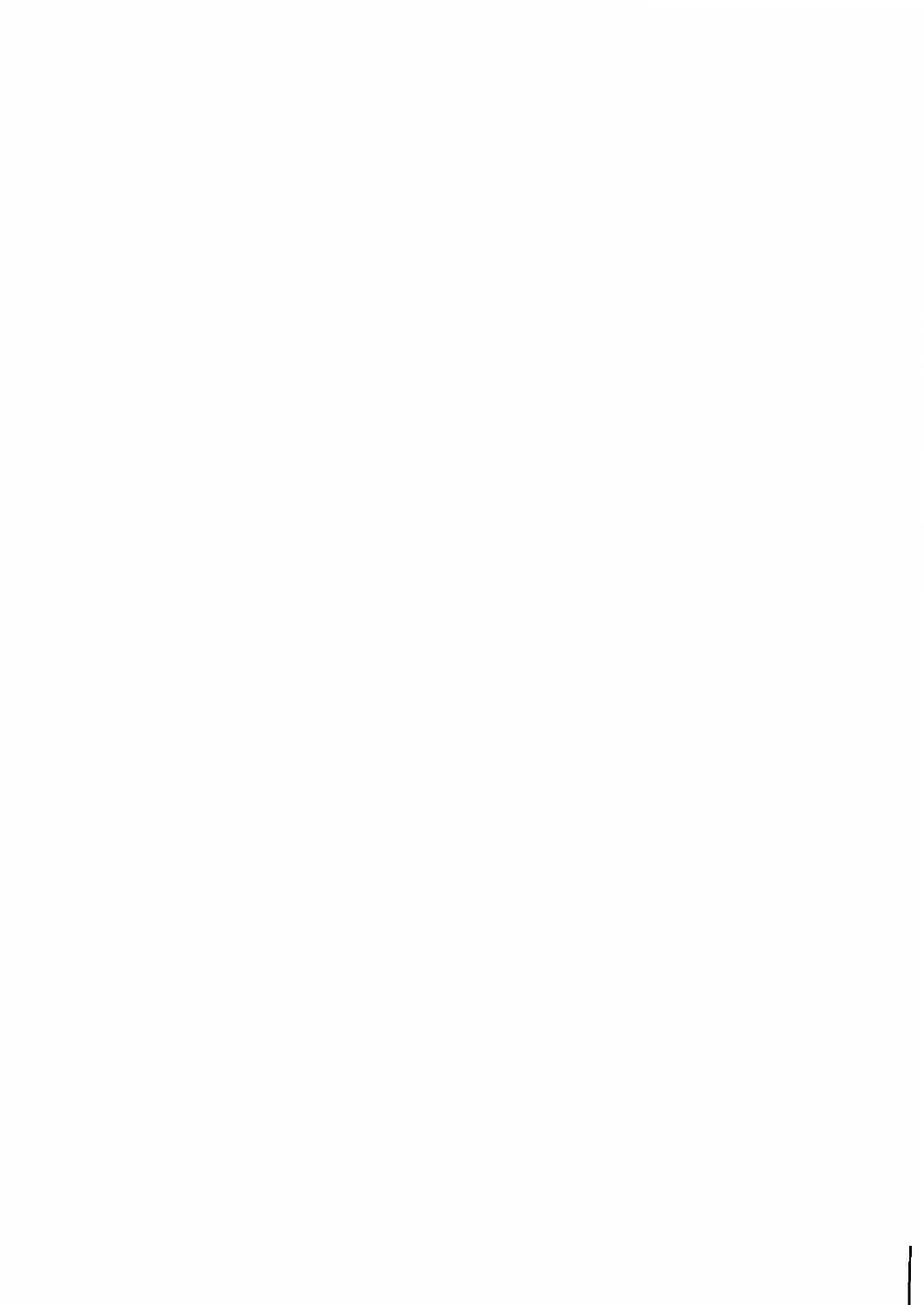## **ABSTRACT**

**The exact expression of the trajectory deviation due to parameter changes is obtained for the linear dynamic models.**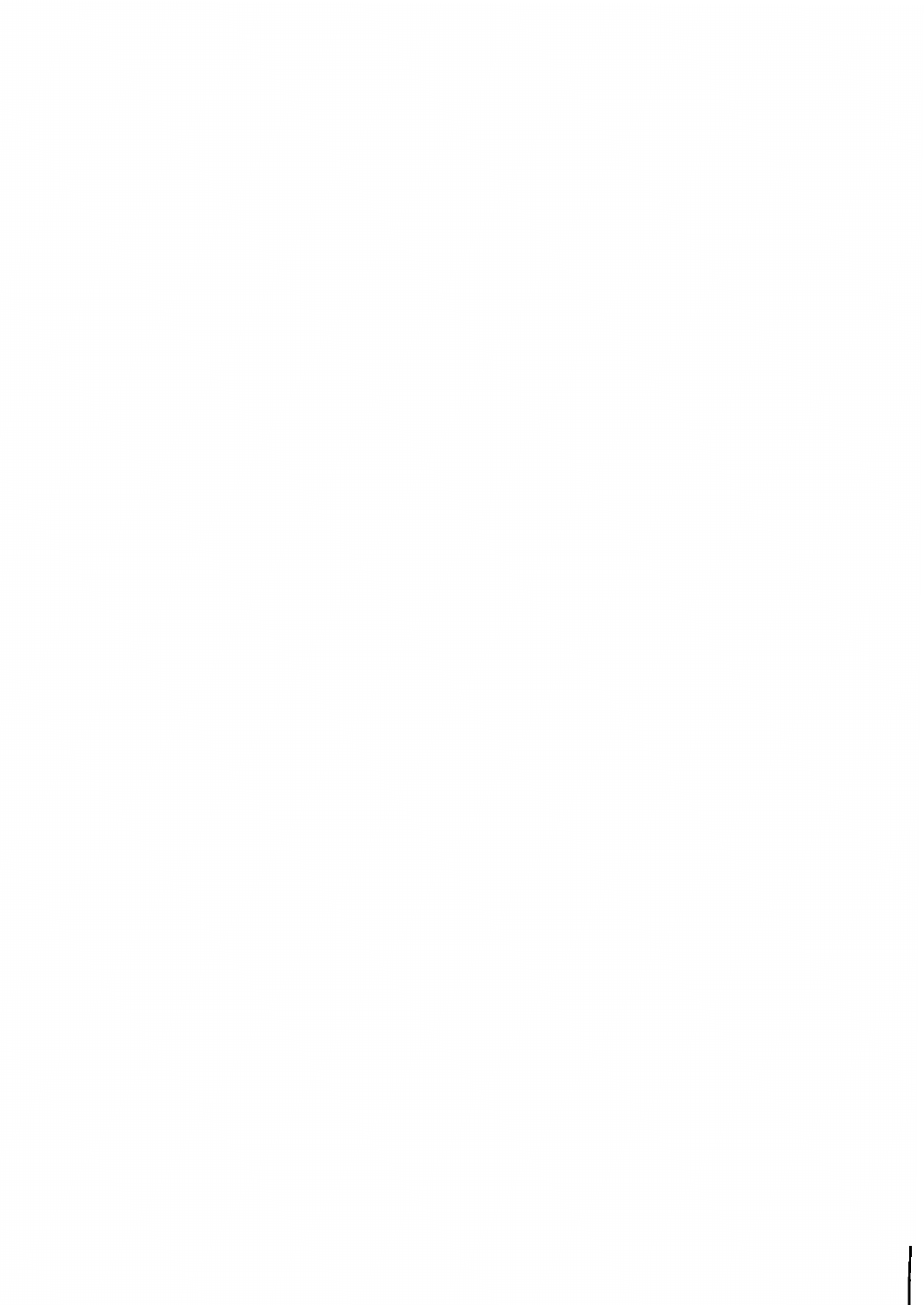## ON THE SENSITIVITY OF LINEAR DYNAMIC MODELS

M.M. Densiov

The sensitivity of a dynamic system to variations of its parameters is one of the basic aspects in the treatment of dynamic systems, since there is always a certain discrepancy between the actual system and its mathematical model. Let the mathematical model of the dynamic system be given by the general discrete-time vector equation

$$
\vec{x}_{t+1,0} = \vec{f}_t(\vec{x}_{t,0}; \vec{u}_t) \qquad (1)
$$

where  $\vec{x}_{t,0}$  represents the state vector at the time moment t, and  $\vec{u}_t$  represents the control vector at time t which brings the system  $\vec{u}_t$ from initial state  $\mathbf{x}_0$  to the final state  $\mathbf{x}_{\text{T},0}$  and, in doing so, delivers a minimum value of a performance index of the form

$$
I = \sum_{t=0}^{T} F_t(\vec{x}_{t,0}; \vec{u}_t) \quad . \tag{2}
$$

Usually a real system cannot be identified exactly and the function  $f_t$  in (1) represents the nominal law of the system behavior but it can be changed due to the parameter variations and becomes

$$
-1 -
$$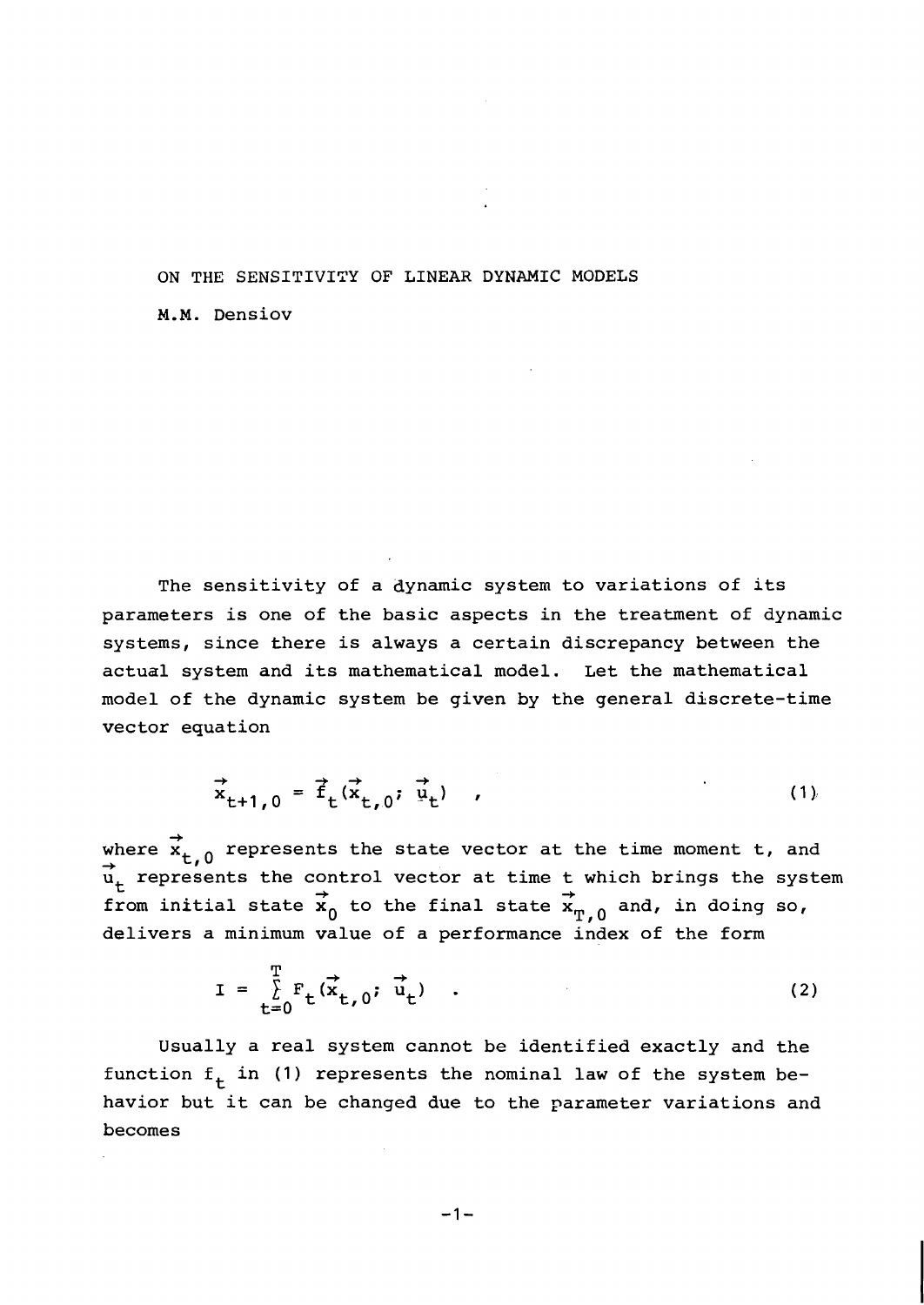$$
\vec{x}_{t+1} = \vec{\rho}_t(\vec{x}_t; \vec{u}_t) \quad . \tag{3}
$$

Consequently (3) will be called the actual law of the system behavior.

 $\rightarrow$ Suppose that the control vector  $u_{+}$  has been found to be optimal with particular regard to nominal system behavior law (1). The actual law (3) can change the state vector from  $\vec{x}_{t,0}$  value to  $\vec{x}_t$ , and it is important to find the performance index deviation **A1** in order to judge whether the solution of an optimization problem is of practical..use in view of the given system behavior tolerance.

The great number of optimization problems of practical importance are taken into account by linear (Propoi 1979).

$$
\mathbf{I} = \sum_{t=0}^{T-1} (\vec{c}_t \cdot \vec{x}_t + \vec{d}_t \cdot \vec{u}_t) + \vec{c}_T \cdot \vec{x}_T \quad , \tag{4}
$$

or square (see, for example, Brison 1979)

$$
I = \sum_{t=0}^{T-1} (\vec{x}_t^* \cdot C_t \cdot \vec{x}_t + \vec{u}_t^* \cdot D_t \cdot \vec{u}_t) + \vec{x}_T^* \cdot C_T \cdot \vec{x}_T,
$$
\n(5)

performance indexes. For these cases the deviation **A1** can be .<br>found easily if the actual state vector  $\stackrel{\rightarrow}{\mathbf{x}}_{+}$  can be written in the form

$$
\vec{x}_t = \vec{x}_{t,0} + \Delta \vec{x}_t
$$
 (6)

In this case after substituting (6) for (4) or (5) the performance index can be written as follows

$$
I = \sum_{t=0}^{T} F_t(\vec{x}_{t,0}; \vec{u}_t) + \Delta I \quad . \tag{7}
$$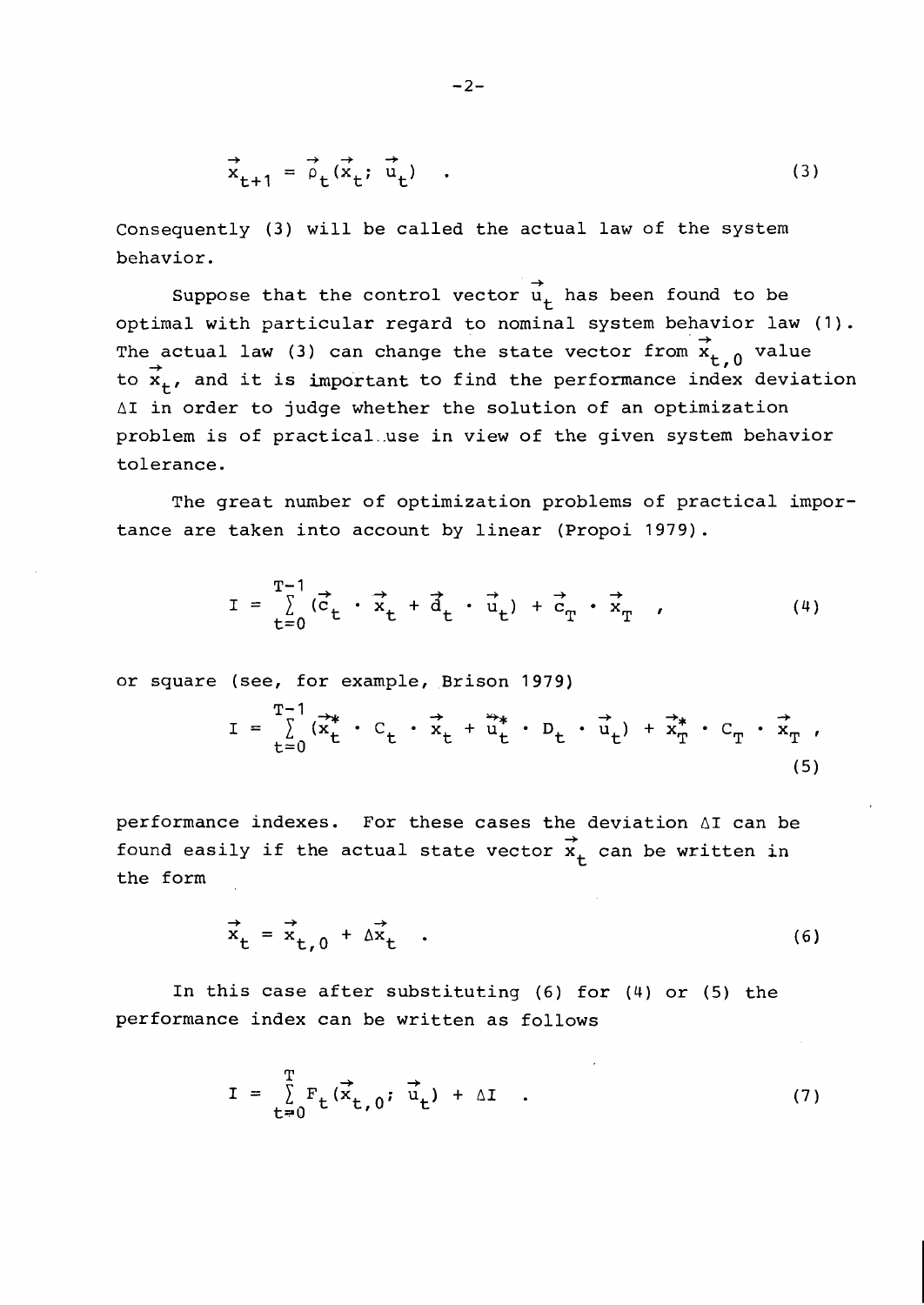It is a common practice in sensitivity theory (Frank 1978) to represent the changing parameters of the system by a vector

$$
\vec{\alpha}_{t} = \vec{\alpha}_{t,0} + \vec{\Delta \alpha}_{t} \tag{8}
$$

 $\rightarrow$  + (where  $\alpha_+$  and  $\alpha_{+}$   $\alpha_0$  are actual and nominal parameter vectors) and to define a so-called sensitivity function S which relates  $\overrightarrow{ }$ the elements of the set of the parameter deviations  $\overrightarrow{\Delta\alpha}_{+}$  to the elements of the set of the parameter-induced errors of the state  $\rightarrow$ vector  $\Delta \mathbf{x_t}$  by the linear equation

$$
\Delta \vec{x}_t \approx S(\vec{\alpha}_{t,0}) \cdot \Delta \vec{\alpha}_t \quad . \tag{9}
$$

This relation is the first order approximation with respect to  $\Delta \alpha_t$  and is valid only for small parameter variations, i.e.,  $\|\vec{a} \|\leq \|\vec{a}_{t,0}\|$ . Moreover, for the investigation of the sensitivity with respect to controller parameters sensitivity functions of higher orders should be applied (Wierzbicki 1977).

For the important class of linear dynamic models

$$
\vec{x}_{t+1,0} = A_t \cdot \vec{x}_{t,0} + B_t \cdot \vec{u}_t \tag{10}
$$

which describes a great variety of practical problems, the state gr<br>→ vector deviation  $\Delta \mathbf{x}_{\mathbf{t}}^{\top}$  due to changes of the system behavior law (induced by changes of parameter matrices  $A_t^{-A}A_t+a_t$ ,  $B_t^{-B}B_t+b_t$ )

$$
\vec{x}_{t+1} = (A_t + a_t) \cdot \vec{x}_t + (B_t + b_t) \cdot \vec{u}_t \tag{11}
$$

can be derived exactly as a function of system parameters A, B, can be derived exactly as a function or system parameters A, B,<br>parameter changes a, b, control vector u and intiial state vector  $\uparrow$ 

., For this purpose we rewrite the system equations (11) in the form

$$
\vec{x}_{t+1} = \vec{x}_{t+1,0} + (A_t + a_t) \cdot \Delta \vec{x}_t + a_t \vec{x}_t, 0 + b_t \vec{u}_t
$$
 (12)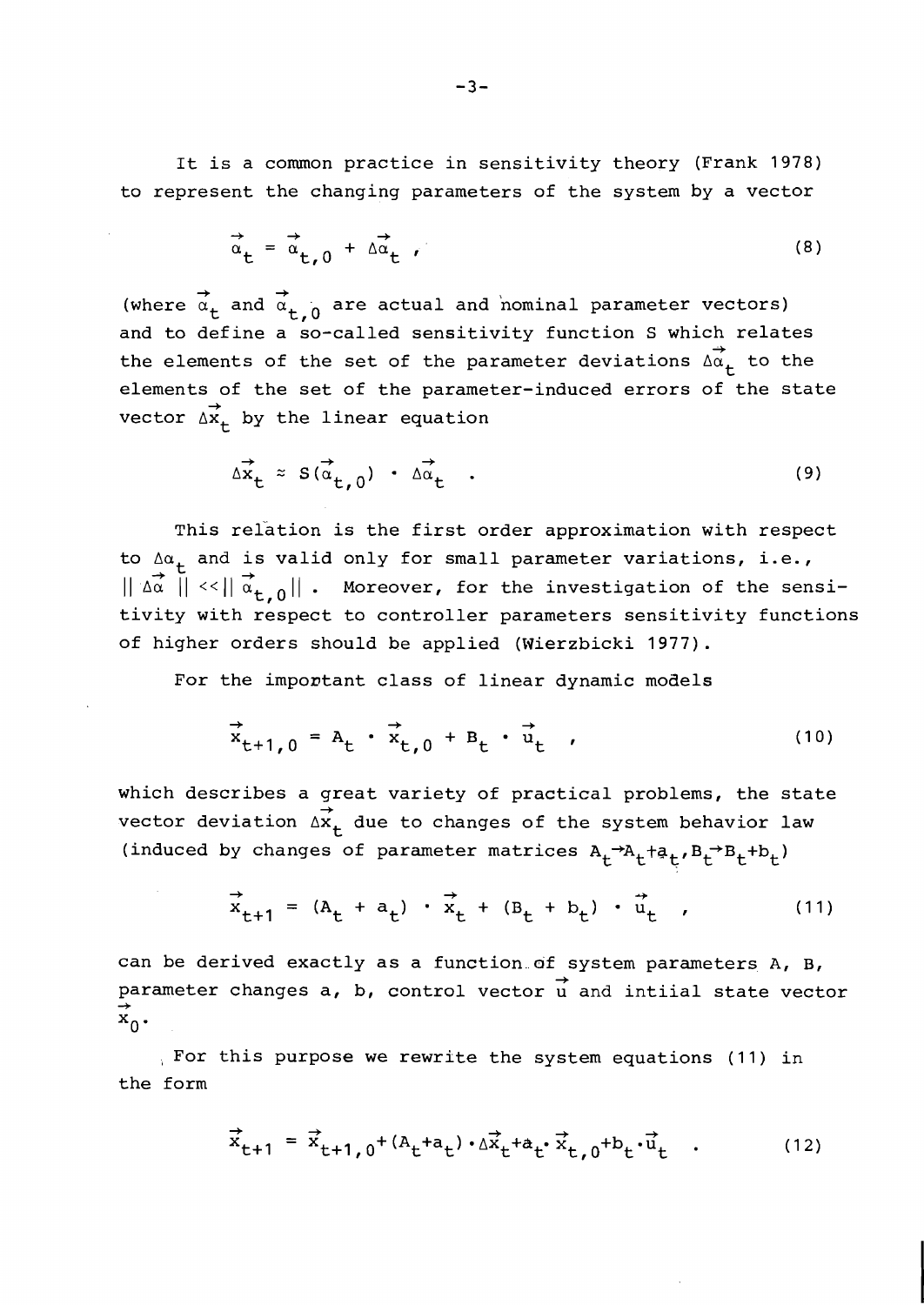It is not difficult to see that (12) is the recurrant relation

$$
\Delta \vec{x}_{t+1} = (A_t + a_t) \cdot \Delta \vec{x}_t + a_t \cdot \vec{x}_{t,0} + b_t \cdot \vec{u}_t \tag{13}
$$

and obtain by means of-iterative procedure the following :an<br>→ expression for  $\iota$ 

$$
\overrightarrow{ax}_{t+1} = \prod_{i=1}^{t} (A_i + a_i) \overrightarrow{ax}_1 + \sum_{k=2}^{t} \prod_{i=k}^{t} (A_i + a_i) \overrightarrow{ax}_{k-1} + \overrightarrow{ax}_{k-1} + \overrightarrow{ax}_{t} + \overrightarrow{ax}_{t} + \overrightarrow{ax}_{t} + \overrightarrow{ax}_{t} + \overrightarrow{ax}_{t} + \overrightarrow{ax}_{t} + \overrightarrow{ax}_{t} + \overrightarrow{ax}_{t} + \overrightarrow{ax}_{t} + \overrightarrow{ax}_{t} + \overrightarrow{ax}_{t} + \overrightarrow{ax}_{t} + \overrightarrow{ax}_{t} + \overrightarrow{ax}_{t} + \overrightarrow{ax}_{t} + \overrightarrow{ax}_{t} + \overrightarrow{ax}_{t} + \overrightarrow{ax}_{t} + \overrightarrow{ax}_{t} + \overrightarrow{ax}_{t} + \overrightarrow{ax}_{t} + \overrightarrow{ax}_{t} + \overrightarrow{ax}_{t} + \overrightarrow{ax}_{t} + \overrightarrow{ax}_{t} + \overrightarrow{ax}_{t} + \overrightarrow{ax}_{t} + \overrightarrow{ax}_{t} + \overrightarrow{ax}_{t} + \overrightarrow{ax}_{t} + \overrightarrow{ax}_{t} + \overrightarrow{ax}_{t} + \overrightarrow{ax}_{t} + \overrightarrow{ax}_{t} + \overrightarrow{ax}_{t} + \overrightarrow{ax}_{t} + \overrightarrow{ax}_{t} + \overrightarrow{ax}_{t} + \overrightarrow{ax}_{t} + \overrightarrow{ax}_{t} + \overrightarrow{ax}_{t} + \overrightarrow{ax}_{t} + \overrightarrow{ax}_{t} + \overrightarrow{ax}_{t} + \overrightarrow{ax}_{t} + \overrightarrow{ax}_{t} + \overrightarrow{ax}_{t} + \overrightarrow{ax}_{t} + \overrightarrow{ax}_{t} + \overrightarrow{ax}_{t} + \overrightarrow{ax}_{t} + \overrightarrow{ax}_{t} + \overrightarrow{ax}_{t} + \overrightarrow{ax}_{t} + \overrightarrow{ax}_{t} + \overrightarrow{ax}_{t} + \overrightarrow{ax}_{t} + \overrightarrow{ax}_{t} + \overrightarrow{ax}_{t} + \overrightarrow{ax}_{t} + \overrightarrow{ax}_{t} + \overrightarrow{ax}_{t} + \overrightarrow{ax}_{t} + \overrightarrow{ax}_{t} + \overrightarrow{ax}_{t} + \overrightarrow{ax}_{t} + \overrightarrow{ax}_{t} + \overrightarrow{ax}_{t} + \overrightarrow{ax}_{t} + \overrightarrow{ax}_{t} + \overrightarrow{ax}_{t} + \overrightarrow{ax}_{t} + \overrightarrow{ax}_{t} + \overrightarrow{ax}_{t} + \overrightarrow{ax}_{t} + \
$$

 $\mathcal{L}^{\pm}$  :

 $\mathbf{r}$ 

 $\vec{r}$  +  $\vec{r}$  +  $\vec{r}$ where  $\Delta x_1 = a_0 \cdot x_0 + b_0 \cdot u_0$ .

After exclusion of  $\overrightarrow{x}_{k-1,0}$  from (14) with the help of equation  $(10)$ , expression  $(14)$  takes the form

$$
\Delta x_{t+1}^{(1)} = \Delta x_{t+1}^{(1)}(a, x_0) + x_{t+1}^{(2)}(a, u) + \Delta x_{t+1}^{(3)}(a, b, u), \qquad (15)
$$

where

$$
\Delta x_{t+1}^{(1)} = [\mathbf{q}^{t} (A_{i} + a_{i}) \cdot a_{0} + \sum_{k=2}^{t} \mathbf{q}^{t} (A_{i} + a_{i}) \cdot a_{k-1} \mathbf{q}^{t} A_{j=0} + \sum_{i=0}^{t-1} \mathbf{q}^{t} A_{i}] \mathbf{x}_{0}
$$
  
\n
$$
\Delta x_{t+1}^{(2)} = \sum_{k=2}^{t} \mathbf{q}^{t} (A_{i} + a_{i}) a_{k-1} (\sum_{p=1}^{k-2} \mathbf{q}^{t} A_{j} - a_{p-1} \mathbf{q}^{t} A_{k-2} \mathbf{q}^{t} A_{k-2}) + \sum_{k=1}^{t-1} \mathbf{q}^{t} (A_{i} + a_{i}) a_{k-1} \mathbf{q}^{t} A_{j=0} + a_{k} (\sum_{k=1}^{t-1} \mathbf{q}^{t} A_{i} B_{k-1} \mathbf{q}^{t} A_{k-1} + B_{t-1} \mathbf{q}^{t} A_{i-1})
$$
  
\n
$$
+ a_{k} (\sum_{k=1}^{t} \mathbf{q}^{t} A_{i} B_{k-1} \mathbf{q}^{t} A_{k-1} + B_{t-1} \mathbf{q}^{t} A_{i-1})
$$
  
\n
$$
\Delta x_{t+1}^{(3)} = \mathbf{q}^{t} (A_{i} + a_{i}) b_{0} \mathbf{q}^{t} A_{j} + \sum_{k=2}^{t} \mathbf{q}^{t} (A_{i} + a_{i}) b_{k-1} \mathbf{q}^{t} A_{k-1}
$$
  
\n(16)

Expressions (15) and (16) are rather complex but they do not contain the dependence on nominal system trajectroy.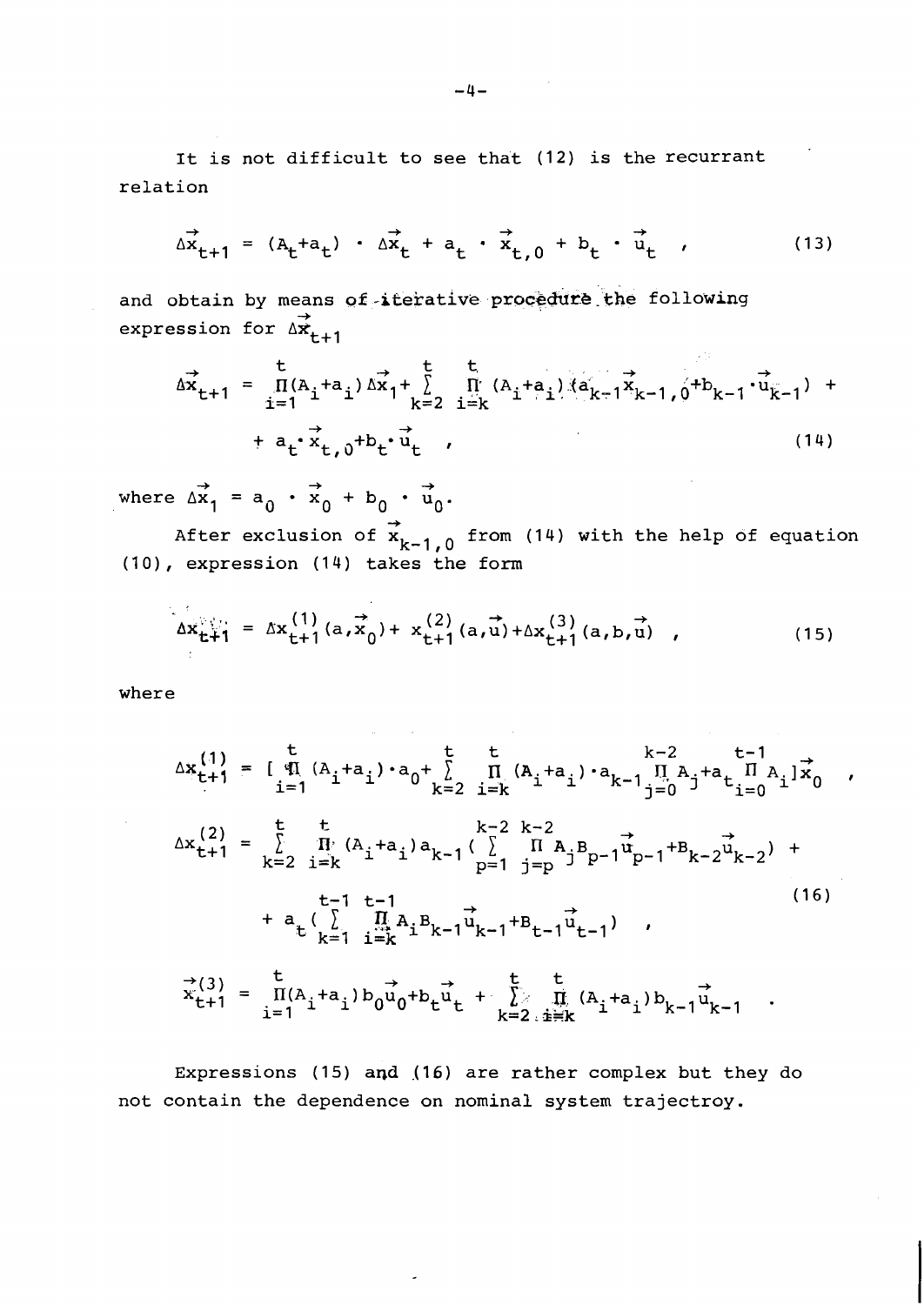It nay be interesting to compare exact expressions (14)-(16) with those derived in the first order approximation with respect to parameter changes. It can be seen from relation (13) that in order to derive the first order approximation one should put  $a_i$ equal to zero in all factors  $A_i+a_i$  in  $(14)-(16)$ .

As a conclusion it should be noted that if the possible -b -b changes of control vector  $\dot{\texttt{u}}_{\texttt{t}}$  from the nominal vector  $\texttt{u}_{\texttt{t},0}$ 

$$
\Delta \vec{u}_t = \vec{u}_t - \vec{u}_{t,0} \qquad (17)
$$

are known they can also be taken into account in the same way  $\rightarrow$ as  $b_+$ . In this case the expression for  $\Delta x_{t+1}$  takes the following form

$$
\Delta \vec{x}_{t+1} = \Delta \vec{x}_{t+1}^{(1)} (a, \vec{x}_0) + \Delta \vec{x}_{t+1}^{(2)} (a, \vec{u}) + \Delta \vec{x}_{t+1}^{(3)} (a, b, \vec{u}) + \Delta \vec{x}_{t+1}^{(4)} (a, b, \Delta \vec{u}) ,
$$
\n(18)

where u is the nominal control vector,  $\Delta \mathbf{x}_{t+1}^{(1)}$ ,  $\Delta \mathbf{x}_{t+1}^{(2)}$ ,  $\Delta \mathbf{x}_{t+1}^{(3)}$  are defined by (16) and

$$
\Delta x_{t+1}^{(4)}(a,b,\Delta u) = \sum_{k=2}^{t} \prod_{i=k}^{t} (A_{i} + a_{i}) (B_{k-1} + b_{k-1}) \Delta u_{k-1}^{+} (B_{t} + b_{t}) \Delta u_{t}^{+}
$$
 (19)